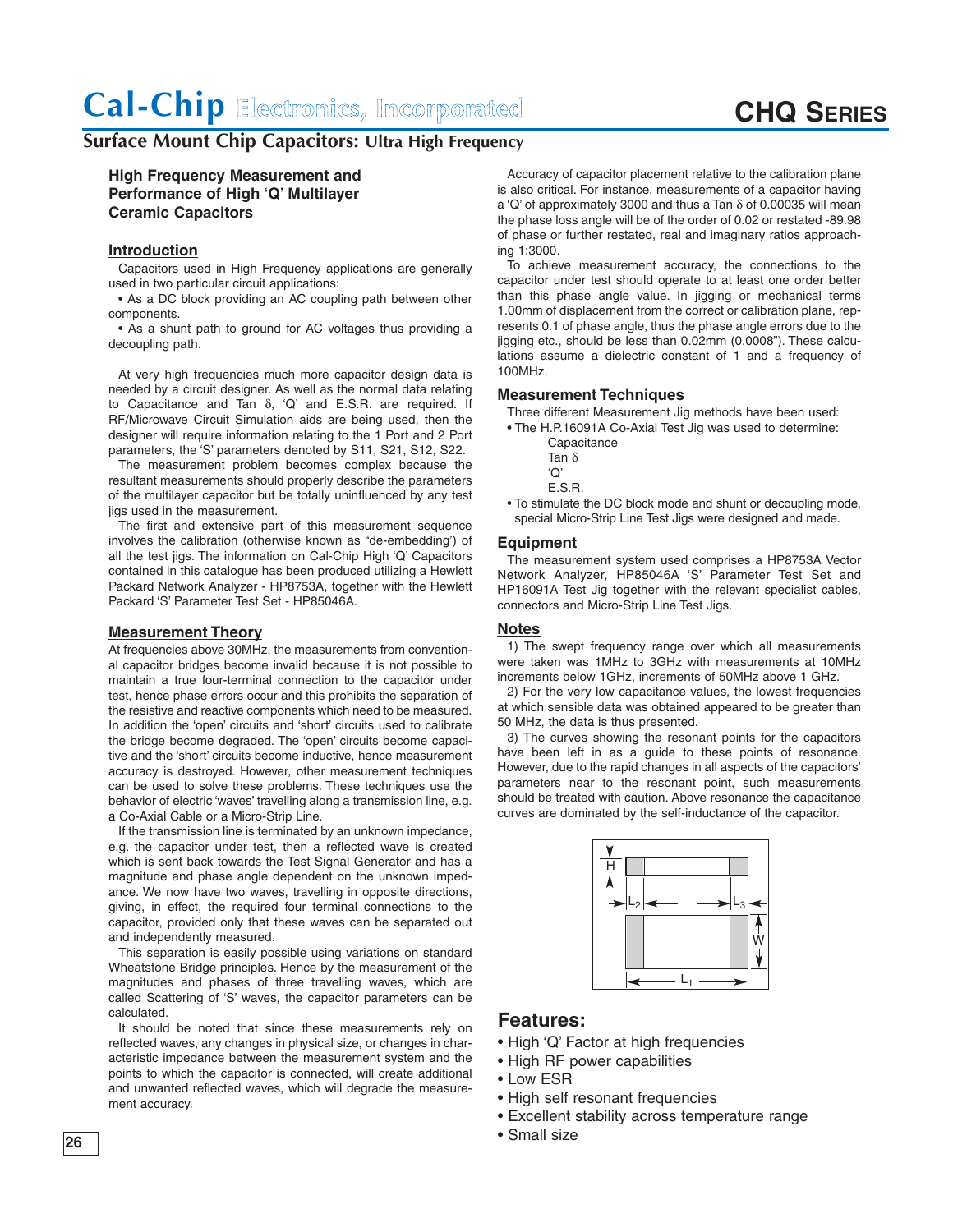# **CHQ SERIES**

## **Surface Mount Chip Capacitors: Ultra High Frequency**

## **General Technical Specifications**

| <b>Cal-Chip Reference</b>                                                                     | $Q = High Q$ Ceramic                                                                                                                                           |  |  |  |  |  |
|-----------------------------------------------------------------------------------------------|----------------------------------------------------------------------------------------------------------------------------------------------------------------|--|--|--|--|--|
| <b>Capacitance Range</b>                                                                      | $0.47$ pF to 1nF                                                                                                                                               |  |  |  |  |  |
| <b>Capacitance Tolerance</b>                                                                  | $<10pF$ : $\pm 0.1pF$ (B),<br>$\pm 0.25$ pF (C),<br>$\pm 0.5pF(D)$<br>≥10pF: ±1% (F),<br>$\pm 2\%$ (G),<br>$\pm 5\%$ (J),<br>$\pm 10\%$ (K),<br>$\pm 20\%$ (M) |  |  |  |  |  |
| <b>Operating Temperature Range</b>                                                            | $-55^{\circ}$ C to $+125^{\circ}$ C                                                                                                                            |  |  |  |  |  |
| <b>Voltage Rating</b>                                                                         | 100V, 200V 500V                                                                                                                                                |  |  |  |  |  |
| <b>Environmental Classification</b>                                                           | 55/125/56                                                                                                                                                      |  |  |  |  |  |
| <b>Typical Capacitance Change</b><br>over Temperature Range                                   | $0 \pm 30$ ppm/ $\degree$ C                                                                                                                                    |  |  |  |  |  |
| <b>Measuring Frequency for</b><br><b>Measurement of Capacitance</b><br>and Dissipation Factor | 1MHz                                                                                                                                                           |  |  |  |  |  |
| <b>Measuring Voltage</b>                                                                      | 1V <sub>rms</sub>                                                                                                                                              |  |  |  |  |  |
| <b>Test Voltage</b>                                                                           | 2.5 x nominal<br>voltage/5 secs                                                                                                                                |  |  |  |  |  |

|--|



|                     | Type<br>Dimensions                 |                        | 0603                                             |                                                                        | 0805                            |              | 1206                             |  |              | 1210                               |             |              |
|---------------------|------------------------------------|------------------------|--------------------------------------------------|------------------------------------------------------------------------|---------------------------------|--------------|----------------------------------|--|--------------|------------------------------------|-------------|--------------|
|                     |                                    |                        | o<br>O                                           |                                                                        |                                 | $\Box$       |                                  |  | □            |                                    |             |              |
|                     | Length $(L_1)$                     | mm<br>inches           |                                                  | $1.6 + 0.2$<br>$0.063 \pm 0.008$                                       | $2.0 + 0.3$<br>$0.08 \pm 0.012$ |              | $3.2 + 0.3$<br>$0.125 \pm 0.012$ |  |              | $3.2 \pm 0.3$<br>$0.125 \pm 0.012$ |             |              |
|                     | Width (W)<br>max                   | mm<br>inches           |                                                  | $0.8 + 0.2$<br>$1.25 \pm 0.2$<br>$0.031 \pm 0.008$<br>$0.05 \pm 0.008$ |                                 |              | $1.6 + 0.2$<br>$0.063 \pm 0.008$ |  |              | $2.5 \pm 0.3$<br>$0.10 \pm 0.012$  |             |              |
|                     | Thickness (H)<br>max               | mm<br>inches           | 0.8<br>0.031                                     |                                                                        | 1.3<br>0.051                    |              | 1.6<br>0.063                     |  |              | 1.8<br>0.07                        |             |              |
|                     | <b>TerminationBand</b>             |                        | Min                                              | Max                                                                    | Min                             | Max          | Min                              |  | Max          | Min                                |             | Max          |
|                     | (L <sub>2</sub> & L <sub>3</sub> ) | mm<br>inches           | 0.1                                              | 0.4<br>0.004 0.015                                                     | 0.25<br>0.01                    | 0.75<br>0.03 | 0.25<br>0.01                     |  | 0.75<br>0.03 | 0.25<br>0.01                       |             | 0.75<br>0.03 |
|                     | Rated Voltage d.c.                 |                        |                                                  | 100                                                                    | 100                             | 200          |                                  |  | 100 200 500  |                                    | 100 200 500 |              |
|                     | Cap.<br>Range                      | Code                   | Minimum and Maximum capacitance values available |                                                                        |                                 |              |                                  |  |              |                                    |             |              |
|                     | 0.47 <sub>pf</sub>                 | 0R47                   |                                                  |                                                                        |                                 |              |                                  |  |              |                                    |             |              |
|                     | 0.56                               | 0R56                   |                                                  |                                                                        |                                 |              |                                  |  |              |                                    |             |              |
|                     | 0.68                               | 0R68                   |                                                  |                                                                        |                                 |              |                                  |  |              |                                    |             |              |
|                     | 0.82                               | 0R82                   |                                                  |                                                                        |                                 |              |                                  |  |              |                                    |             |              |
|                     | 1.0<br>1.2                         | 1R0<br>1R <sub>2</sub> |                                                  |                                                                        |                                 |              |                                  |  |              |                                    |             |              |
|                     | 1.5                                | 1R5                    |                                                  |                                                                        |                                 |              |                                  |  |              |                                    |             |              |
|                     | 1.8                                | 1R8                    |                                                  |                                                                        |                                 |              |                                  |  |              |                                    |             |              |
|                     | 2.2                                | 2R2                    |                                                  |                                                                        |                                 |              |                                  |  |              |                                    |             |              |
|                     | 2.7                                | 2R7                    |                                                  |                                                                        |                                 |              |                                  |  |              |                                    |             |              |
|                     | 3.3                                | 3R3                    |                                                  |                                                                        |                                 |              |                                  |  |              |                                    |             |              |
|                     | 3.9                                | 3R9                    |                                                  |                                                                        |                                 |              |                                  |  |              |                                    |             |              |
|                     | 4.7                                | 4R7                    |                                                  |                                                                        |                                 |              |                                  |  |              |                                    |             |              |
|                     | 5.6                                | 5R6                    |                                                  |                                                                        |                                 |              |                                  |  |              |                                    |             |              |
|                     | 6.8                                | 6R8                    |                                                  |                                                                        |                                 |              |                                  |  |              |                                    |             |              |
|                     | 8.2                                | 8R2                    |                                                  |                                                                        |                                 |              |                                  |  |              |                                    |             |              |
|                     | 10                                 | 100                    |                                                  |                                                                        |                                 |              |                                  |  |              |                                    |             |              |
|                     | 12<br>15                           | 120                    |                                                  |                                                                        |                                 |              |                                  |  |              |                                    |             |              |
|                     | 18                                 | 150<br>180             |                                                  |                                                                        |                                 |              |                                  |  |              |                                    |             |              |
|                     | 22                                 | 220                    |                                                  |                                                                        |                                 |              |                                  |  |              |                                    |             |              |
|                     | 27                                 | 270                    |                                                  |                                                                        |                                 |              |                                  |  |              |                                    |             |              |
|                     | 33                                 | 330                    |                                                  |                                                                        |                                 |              |                                  |  |              |                                    |             |              |
|                     | 39                                 | 390                    |                                                  |                                                                        |                                 |              |                                  |  |              |                                    |             |              |
|                     | 47                                 | 470                    |                                                  |                                                                        |                                 |              |                                  |  |              |                                    |             |              |
|                     | 56                                 | 560                    |                                                  |                                                                        |                                 |              |                                  |  |              |                                    |             |              |
|                     | 68                                 | 680                    |                                                  |                                                                        |                                 |              |                                  |  |              |                                    |             |              |
|                     | 82                                 | 820                    |                                                  |                                                                        |                                 |              |                                  |  |              |                                    |             |              |
|                     | 100                                | 101                    |                                                  |                                                                        |                                 |              |                                  |  |              |                                    |             |              |
|                     | 120                                | 121                    |                                                  |                                                                        |                                 |              |                                  |  |              |                                    |             |              |
| ging<br>Tape & Reel | 150                                | 151                    |                                                  |                                                                        |                                 |              |                                  |  |              |                                    |             |              |
| 178mm (7")          | 180<br>220                         | 181<br>221             |                                                  |                                                                        |                                 |              |                                  |  |              |                                    |             |              |
| dia. reel           | 270                                | 271                    |                                                  |                                                                        |                                 |              |                                  |  |              |                                    |             |              |
|                     | 330                                | 331                    |                                                  |                                                                        |                                 |              |                                  |  |              |                                    |             |              |
|                     | 390                                | 391                    |                                                  |                                                                        |                                 |              |                                  |  |              |                                    |             |              |
| ric Code            | 470                                | 471                    |                                                  |                                                                        |                                 |              |                                  |  |              |                                    |             |              |
| High Q              | 560                                | 561                    |                                                  |                                                                        |                                 |              |                                  |  |              |                                    |             |              |
| Ceramic             | 680                                | 681                    |                                                  |                                                                        |                                 |              |                                  |  |              |                                    |             |              |
|                     | 820                                | 821                    |                                                  |                                                                        |                                 |              |                                  |  |              |                                    |             |              |
| itance<br>nca Coda  | 1.0nF                              | 102                    |                                                  |                                                                        |                                 |              |                                  |  |              |                                    |             |              |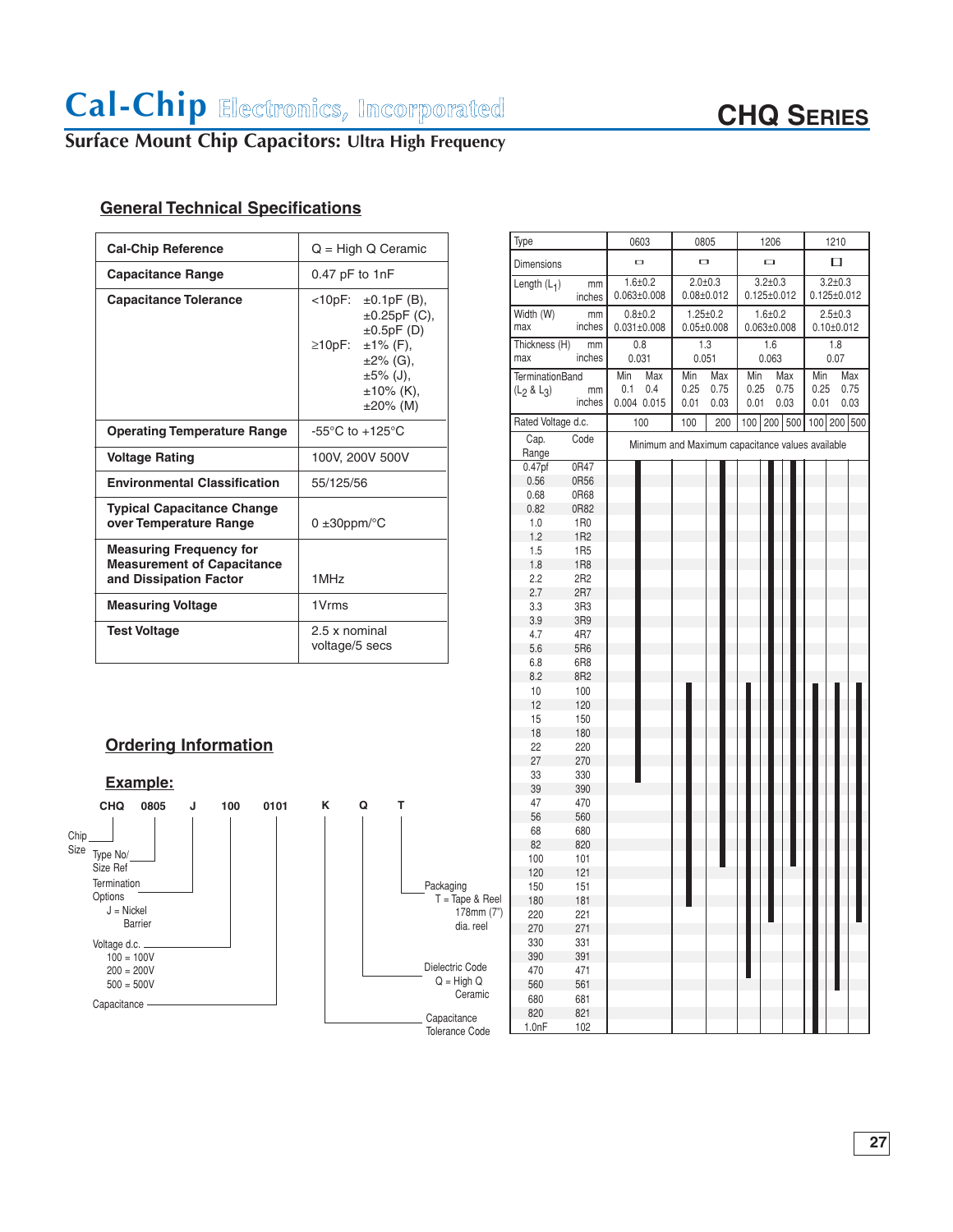# **CHQ SERIES**

## **Surface Mount Chip Capacitors: Ultra High Frequency**





INSERTION LOSS and the company MHz and the company MHz and the company MHz and the company MHz and the company MHz and the company MHz and the company MHz and the company MHz and the company MHz and the company MHz and the









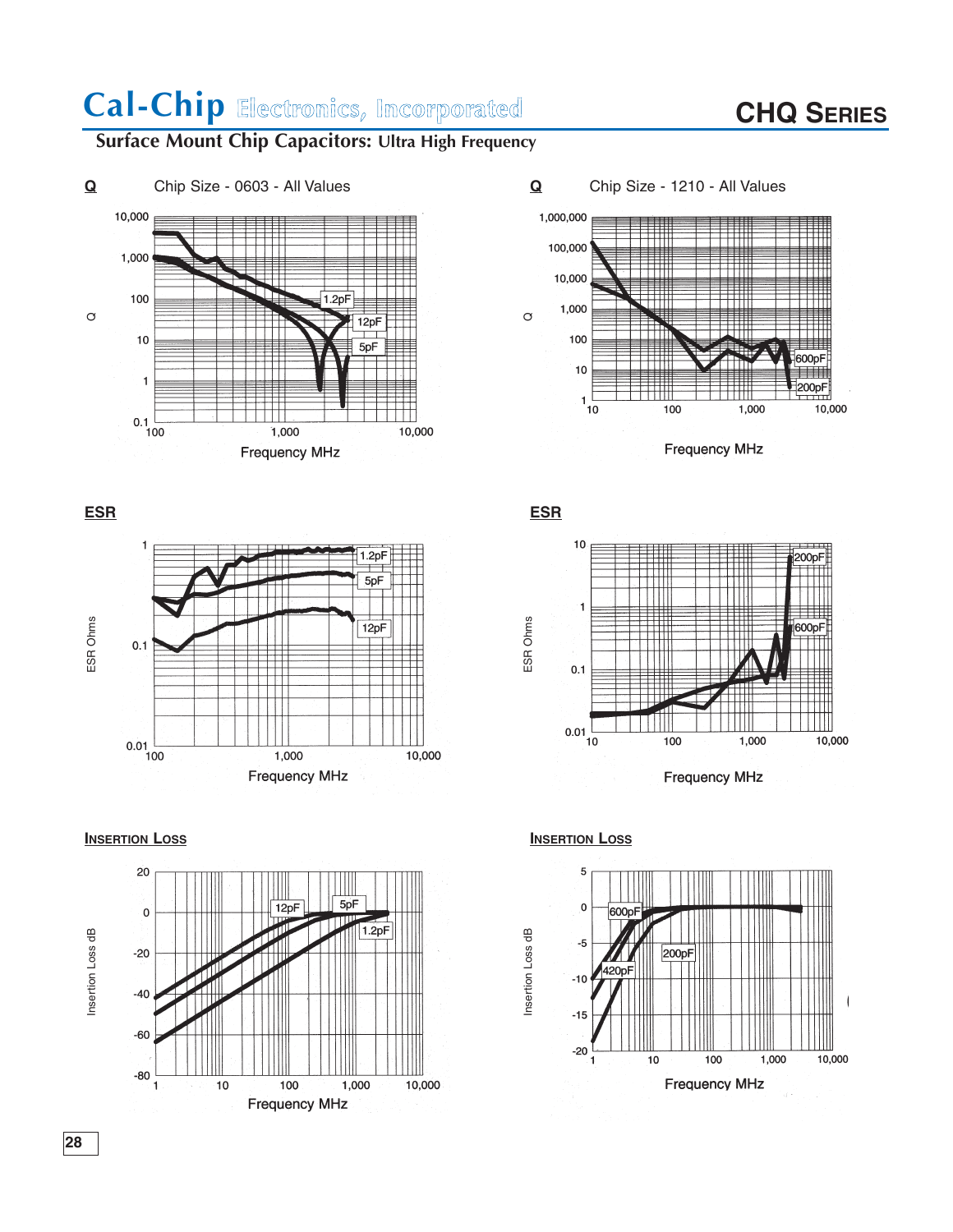# **CHQ SERIES**

## **Surface Mount Chip Capacitors: Ultra High Frequency**













**ESR ESR**